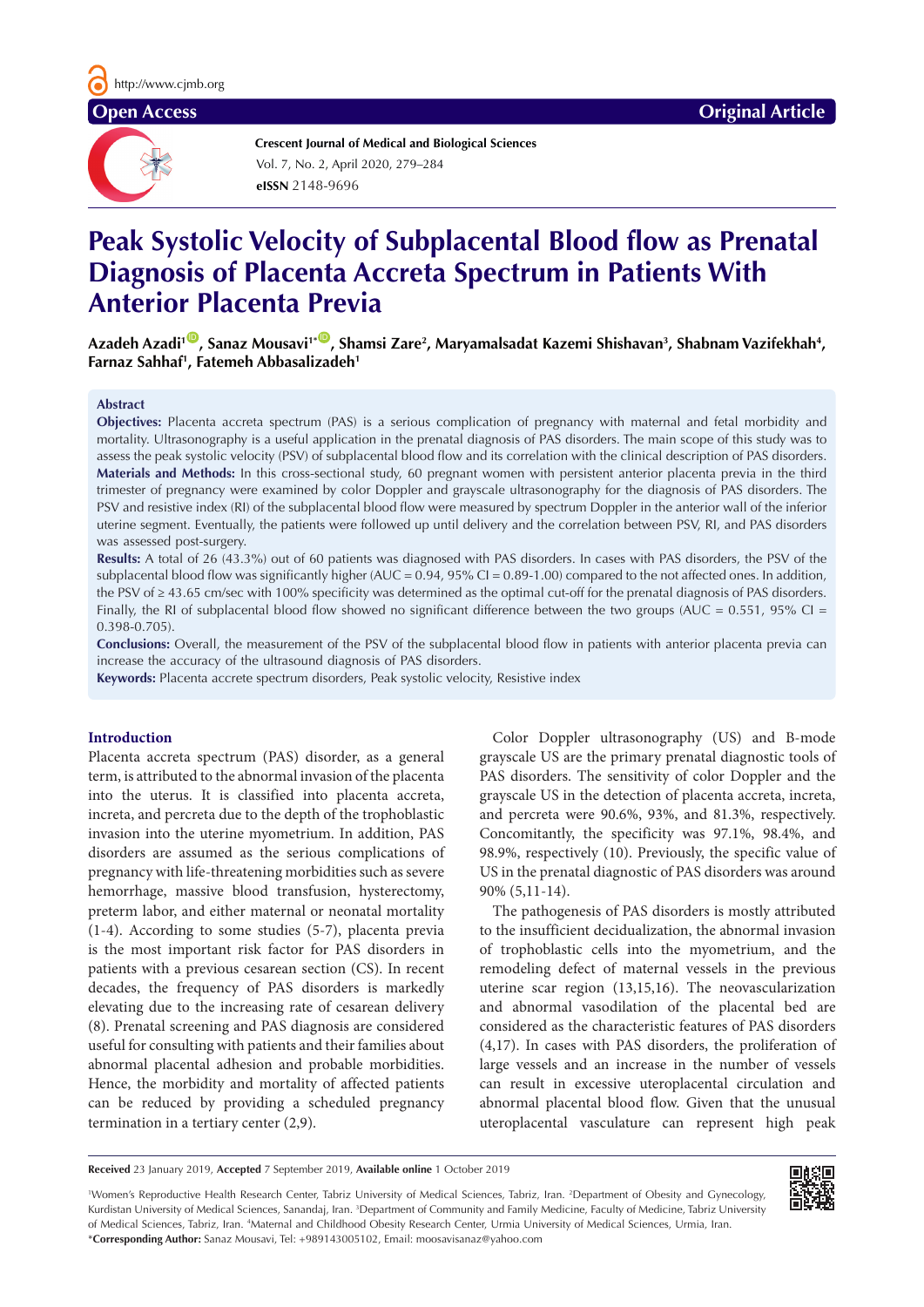systolic velocity (PSV) and low resistive index (RI) in the spectrum Doppler (18,19), it can be detected by the color Doppler US (14,20). Although histopathological findings post-surgery are the gold standard in the diagnosis of PAS disorders, there are some interfering factors as follows (8).

In some cases, the fibers of the myometrium appear in the normal placenta as well. In many cases, the pathological diagnosis of placenta percreta is impossible as a result of thin and disappearing myometrial tissues. Consequently, the clinical description is vital for the diagnosis of PAS disorders in many cases (8). Considering the above-mentioned explanations, the aim of this study was to measure PSV and RI in subplacental arteries by spectrum Doppler US regarding increasing the diagnostic accuracy of PAS disorders (18,20,21).

#### **Materials and Methods**

The present cross-sectional study was performed on 60 pregnant women with anterior placenta previa or lowlying placenta (less than 2 cm distance between placental edge and internal os) in the third trimester of pregnancy (≥28 weeks), who referred to the maternity unit of Al-Zahra hospital of Tabriz University of Medical Sciences from September 2018 to October 2019. Demographic data were gathered, including maternal age, parity, the number of previous CS, and the like.

### Inclusion Criteria

- Pregnant women with consistent anterior placenta previa or low-lying placenta in the third trimester of pregnancy ( $\geq$  28 weeks);
- • Willingness to participate in the study.

#### Exclusion Criteria

- Maternal hypertension (all types),
- overt diabetes mellitus,
- intrauterine growth retardation,
- autoimmune disease,
- unwillingness to participate in the study.

#### Procedure

A transabdominal ultrasound was initially utilized to confirm placenta previa. In addition, cases with lowlying placenta suspicion were examined by transvaginal ultrasound to evaluate the distance between the placental edge and internal os. Two fellowships in Maternal-Fetal Medicine diagnosed PAS disorders utilizing color Doppler and B-mode grayscale transabdominal ultrasound (a Philips ultrasound device, Affinity 70, USA; equipped with 2-6 MHTZ transducer). The ultrasound criteria of PAS disorders were considered in the B-mode grayscale ultrasound examination as follows (10,18,20,22-28):

- Abnormal placental lacunae (multiple irregular hypoechoic spaces within the placenta);
- Loss of a clear zone (the loss of the retroplacental

complex between the placenta and myometrium);

- Myometrial thinning (the thinning of myometrium in the retro placental area  $<1$  mm);
- Bladder wall interruption (the loss or interruption of the bright bladder wall);
- Placental bulge (the abnormal protrusion of placental tissue into the bladder);
- The color Doppler ultrasound was further applied to detect the following criteria (14,19,28);
- Subplacental or uterovesical hypervascularity (hypervascularity observed in the subplacental area/ between the myometrium and the bladder);
- Bridging vessels (vessels that extend from the placenta into the bladder).

At the inferior uterine segment, the PSV and RI of the blood flow in the several points of subplacental clear vessels were measured by the spectrum Doppler (the angle of insonation  $\langle 15^\circ$ , sample volume = 2 mm). The maximum PSV was reported as well. The RI of the uterine artery on each side was estimated by placing the sample volume in one centimeter downstream of the cross between the uterine and external iliac arteries. In addition, the average bilateral RIs was recorded to find any probable correlation between the PSV and RI of the subplacental blood flow in cases with PAS disorders (29). Further, patients with no symptoms were followed weekly until delivery and those with vaginal bleeding or labor pain were admitted to our hospital. Furthermore, pregnancy was terminated at 34- 35 weeks + 6 days in asymptomatic patients who were diagnosed as PAS disorders. In cases with placenta previa and no signs of PAS disorders, pregnancy termination was scheduled at 36-37 weeks + 6 days. Moreover, patients were categorized into cases with and without PAS disorders post-surgery. The surgical team was not informed about PSV results. Finally, the diagnosis was performed based on clinical and histopathological evidence provided by the surgical team or in hysterectomy cases, respectively.

#### Statistical Analysis

Values were summarized as mean  $\pm$  SD or median (IQR), as well as frequency and percentages for continuous and categorical variables, respectively. Categorical variables were compared using the  $K^2$  test or Fisher exact test, as appropriate. Moreover, the Kolmogorov-Smirnov test was used to examine the normality of data distribution. A receiver operating characteristic curve analysis was also performed using a Youden index to determine the optimal cut–off point of the maximum PSV for predicting PAS. All participant's data were used to calculate positive and negative predictive values for the test. Eventually, Pearson's correlation analysis was utilized to assess the correlation between the mean RI of the subplacental blood flow. SPSS, version 25 (SPSS Inc., Chicago, IL) was used for all statistical analyses and *P<*0.05 were considered statistically significant.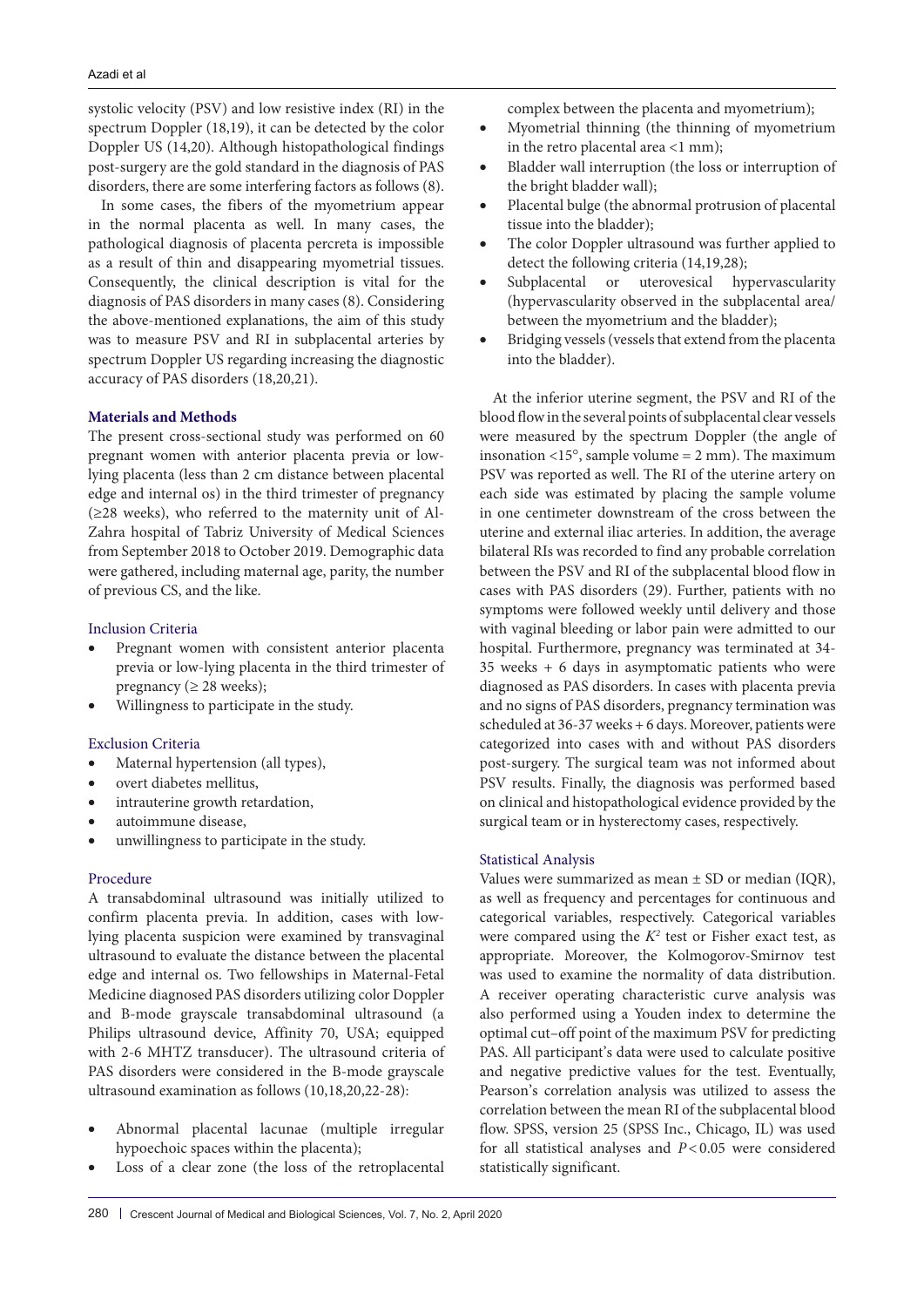### **Results**

Eighty patients with anterior placenta previa or lowlying placenta were enrolled in this experiment although 13 and 7 patients were excluded because of not meeting the inclusion criteria and delivery in other centers, respectively. In general, 26 (43.3%) out of 60 patients undergoing a cesarean section (CS) in our hospital were confirmed to have PAS disorders. The details of diagnosis include accreta (n=8, 30.7%), increta (n=14, 53.8%), and percreta  $(n=4, 15.3\%)$ . The diagnosis was confirmed based on either the clinical evidence provided by the surgical team or histopathological evidence in the cases with hysterectomy. The demographic information of patients with and without PAS disorders is summarized in Table 1. At the time of ultrasound examination, the median gestational age of patients without PAS disorders, accreta, increta, and percreta were 34 (IQR=32.1-34.8), 35 (IQR=34.2-35.8), 32.2 (IQR=30.8-34.3), and 34.5 (IQR=30.7-37.2) weeks, respectively. At the time of pregnancy termination, the median gestational age of patients without PAS disorders, accreta, increta, and percreta were also 34 (IQR=32-34), 35 (IQR=34-35), 33  $( IQR = 31-34)$ , and 34  $(IQR = 30-36)$  weeks, respectively. It should be mentioned that the gestational age of cases with PAS disorders was lower compared to not affected patients at the time of pregnancy termination  $(P=0.013)$ . In the demographic criteria, the maternal age did not differ significantly in the two groups  $(P=0.628)$ . In this study, 83.3% of cases with placenta previa had previous CS and the rate of CS in patients with and without PAS disorders did not differ significantly (*P*=0.819). Additionally, the rate of vaginal bleeding in the third trimester was higher in cases with PAS disorders compared to not affected cases  $(P = 0.036)$ .

The details of pregnancy termination in cases with PAS disorders are non-separated placenta and hemorrhage in 12 cases (46.1% of PAS) that resulted in the hysterectomy. By pathological examinations, percreta and increta were diagnosed in 4 and 8 cases. In addition, several techniques such as the local excision of the uterus wall at the site of placenta penetration, the ligation of uterine and uteroovarian arteries, hypogastric artery, and intrauterine packing were performed in 6 cases with placenta increta (23% of PAS). Further, the hemorrhage of 8 patients with placenta accreta (30.7% of PAS) was controlled by suturing the bleeding area and placing an intrauterine pack.

The PSV analysis of the subplacental blood flow in cases with and without PAS disorders was described with receiver operating characteristic curve (ROC) curve (Figure 1). There was a significant association between the maximum PSV of the subplacental blood flow and the diagnosis of PAS disorders (AUC=0.94, 95% CI=0.89-1.00).

By applying the Youden index for estimating the optimal cut-off of PSV, the velocity of 43.65 cm/s was estimated optimal for the diagnosis of PAS disorders. Furthermore, the maximum PSV  $\geq$  43.65 cm/s had 100% specificity and 72% sensitivity in the diagnosis of PAS disorders. Additionally, positive and negative predictive values were estimated at 94.7% and 80.5%, respectively. The details of measured PSV in patients with and without PAS disorders are presented in Table 2. According to the Youden index, the maximum PSV of the subplacental blood flow ≤32.3 cm/s has 100% sensitivity and 52.9% specificity (the state of highest specificity) for ruling out PAS disorders.

The ROC curve analysis of RI of the subplacental blood



**Figure 1.** ROC Curve for Predicting PAS Disorders Based on the Maximum Peak Systolic Velocity of Subplacental Blood Flow. *Note.* PAS: Placenta accrete spectrum; CI: Confidence interval; PSV: Peak systolic velocity; AUC: Area under curve (AUC = 0.94, 95% CI: 0.89–1.00).

| Table 1. Demographic Information of Patients With and Without PAS Disorders |  |  |  |
|-----------------------------------------------------------------------------|--|--|--|
|                                                                             |  |  |  |

|                            |               | <b>Patients</b>                                         |                |            |
|----------------------------|---------------|---------------------------------------------------------|----------------|------------|
| Criteria                   |               | <b>Without PAS Disorder</b><br><b>With PAS Disorder</b> |                | P Value    |
| Maternal age (y)           |               | $33.8 \pm 4.6$                                          | $33.2 \pm 5.2$ | $0.628*$   |
|                            | $Para = 0$    | $1(3.8\%)$                                              | $2(5.8\%)$     | $0.783*$   |
| Parity status, No. (%)     | Para $=$ 1    | $11(42.3\%)$                                            | $20(58.8\%)$   |            |
|                            | Para $\geq$ 2 | 14 (53.8%)                                              | $12(35.2\%)$   |            |
|                            | $\theta$      | $4(15.4\%)$                                             | $6(17.6\%)$    | $0.819*$   |
| Previous CS, No. (%)       |               | 14 (53.8%)                                              | $17(50\%)$     |            |
|                            | $\geq$ 2      | $8(30.7\%)$                                             | $11(32.3\%)$   |            |
| Vaginal bleeding           |               | $17(65.4\%)$                                            | $12(35.3\%)$   | $0.036**$  |
| Pregnancy termination (wk) |               | 34.9 (34.2-36.7)                                        | 36.5 (35.9-37) | $0.013***$ |

PAS: placenta accreta spectrum; CS: cesarean section.

\* D'Agostino's K2 test, *P*<0.05; \*\* Fisher exact test, *P*<0.01; \*\*\* Mann-Whitney U test, *P*<0.001.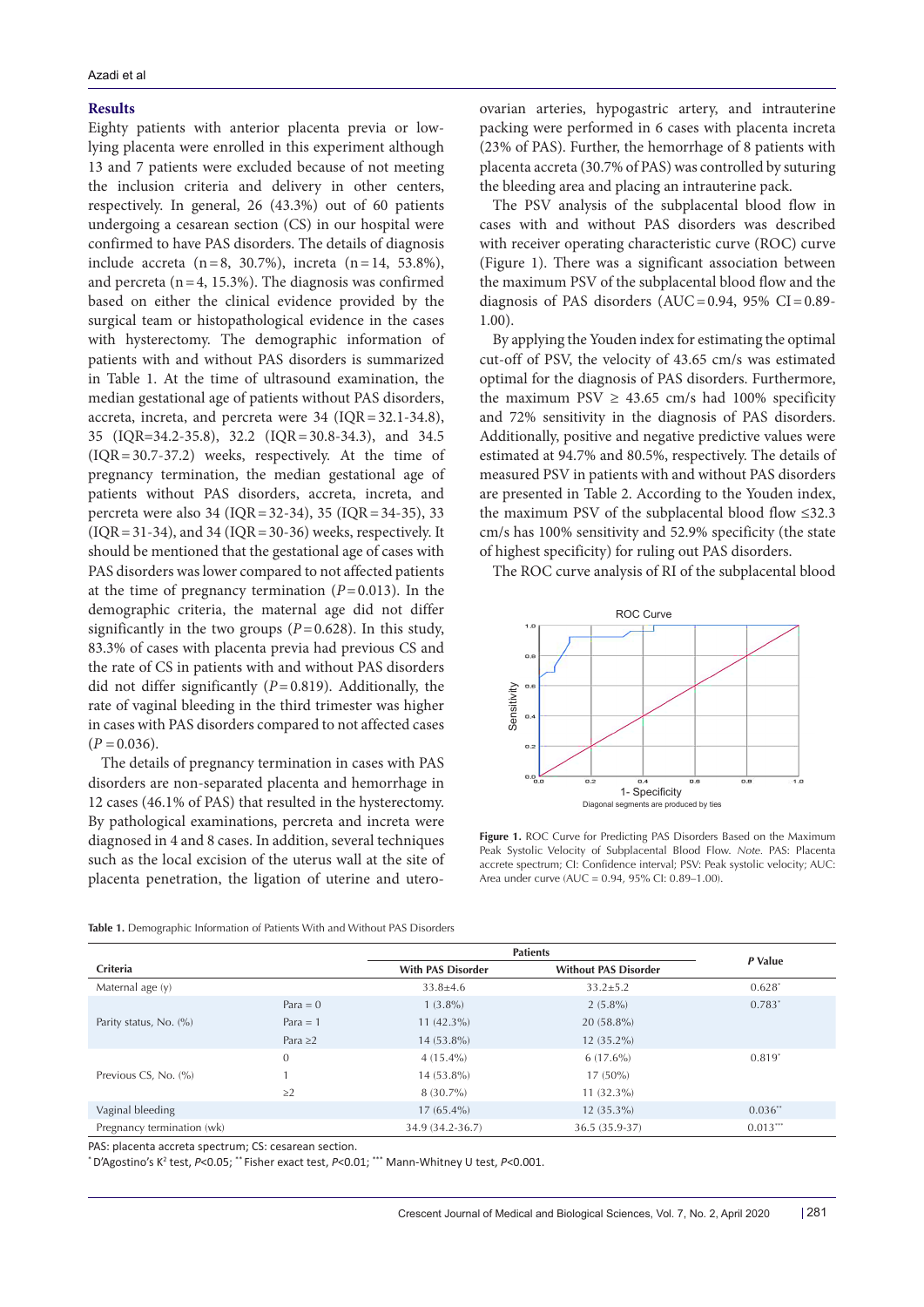| <b>Table 2.</b> The Maximum PSV of Subplacental Blood Flow in Patients With and Without PAS Disorders |  |
|-------------------------------------------------------------------------------------------------------|--|
|-------------------------------------------------------------------------------------------------------|--|

|              |                    | <b>Patients Without PAS Disorder</b> |                   |            |
|--------------|--------------------|--------------------------------------|-------------------|------------|
| PSV (cm/s)   | Percreta $n=4$ (%) | Increta $n=14$ (%)                   | Accreta $n=8$ (%) | $n=34$ (%) |
| $\geq 43.65$ | $4(100\%)$         | $12(85.7\%)$                         | 2(25%)            |            |
| $<$ 43.65    |                    | $2(14.3\%)$                          | 6(75%)            | 34 (100%)  |

PAS: Placenta accrete spectrum; PSV: Peak systolic velocity.

flow in cases with and without PAS disorders showed that this criterion (AUC =  $0.551$  and  $95\%$  CI =  $0.398-0.705$ ) had no diagnostic value in PAS disorders (Figure 2).

In patients with PAS disorders, there was no significant correlation between the averages of RI measured in bilateral uterine arteries and the RI of the subplacental blood flow **(***P* = 0.509). Moreover, no significant correlation was achieved between the averages of RI measured in bilateral uterine arteries and the maximum PSV of the subplacental blood flow **(***P*=0.082). Grayscale and color Doppler findings for the diagnosis of PAS disorders are listed in Table 3.

#### **Discussion**

Ultrasound is a useful tool in the prenatal diagnosis of PAS disorders. The importance of PAS disorders and their timely diagnosis regarding reducing maternal and neonatal morbidity and mortality pave the way for increasing the



**Figure 2.** ROC Curve for Predicting PAS Disorders Based on the RI of Subplacental Blood Flow.

*Note.* PAS: Placenta accrete spectrum; CI: Confidence interval; RI: Resistive index (AUC =  $0.551$ ,  $95\%$  CI =  $0.398 - 0.705$ ).

specificity of diagnosis by pinpointing accurate criteria. Accordingly, hysterectomy and unnecessary prophylactic measures can be hampered by preventing the overdiagnosis and the incidence of iatrogenic preterm labor.

In the present study, 83.3% of cases with placenta previa had previous CS and the rate of CS in patients with and without PAS disorders did not differ significantly. A higher rate of third trimester vaginal bleeding in cases with PAS disorders compared to not affected ones can be essentially assumed as a symptom with the prognostic value in PAS disorders. In addition, the lower median of gestational age in cases with PAS disorders compared to not affected ones is related to either earlier elective or emergency pregnancy termination in most cases with vaginal bleeding or labor pain. Further, the frequency of PAS disorders in cases with placenta previa was as high as 43.3% (31%, 54%, and 15% for accrete, increta, and percreta, respectively). A comprehensive review study (1) announced 0.17% as the total prevalence of PAS disorders (63%, 15%, and 22% for accrete, increta, and percreta, respectively). Regardless of the higher prevalence of accreta rather increta, the higher percentage of increta cases in our study can be attributed to the higher CS in the enrolled patients compared to the general population. Similar to previous experiments, the percentage of hysterectomy in cases with PAS disorder was 46.1% (21,30). In cases with abnormal placenta penetration, the velocity of the subplacental blood flow at the inferior uterine segment was higher than those with the normal placenta. Similarly, the increased velocity of the subplacental blood flow robust the probability of placenta penetration into myometrium. The  $PSVs \geq 43.65$ cm/s were measured in 100%, 85.7%, and 25% of cases

| Table 3. Ultrasound Findings in Patients With and Without PAS Disorders |  |  |  |  |  |
|-------------------------------------------------------------------------|--|--|--|--|--|
|                                                                         |  |  |  |  |  |

|                               |                           | Patients (n)                 |                     |                     | <b>AUC</b> |                 |
|-------------------------------|---------------------------|------------------------------|---------------------|---------------------|------------|-----------------|
| Ultrasound sign <sup>a</sup>  | <b>With PAS Disorders</b> | <b>Without PAS Disorders</b> | Sensitivity $(\% )$ | Specificity $(\% )$ |            | 95% CI          |
| Abnormal lacunae              | 19                        | 5                            | 73.1                | 85.3                | 0.792      | 0.669-0.914     |
| Loss of clear zone            | 18                        |                              | 69.2                | 97.1                | 0.83       | 0.751-0.947     |
| Myometrial thinning           | 17                        |                              | 65.4                | 97.1                | 0.812      | $0.691 - 0.933$ |
| Bladder wall interruption     | 10                        |                              | 38.5                | 97.1                | 0.678      | $0.534 - 0.821$ |
| Bridging vessels              | 10                        |                              | 38.5                | 97.1                | 0.678      | 0.534-0.821     |
| Uterovesical hypervascularity | 22                        | 7                            | 84.6                | 79.4                | 0.820      | 0.707-0.933     |
| PSV > 43.65                   | 18                        | $\overline{0}$               | 72                  | 100                 | 0.949      | 0.898-1.00      |

PAS: Placenta accrete spectrum; PSV: Peak systolic velocity; AUC: Area under curve; CI: Confidence interval.

<sup>a</sup> Ultrasound findings were presented as observation or lack of observation (ves/no). Sensitivity and specificity were calculated to yes/no findings of ultrasound criteria.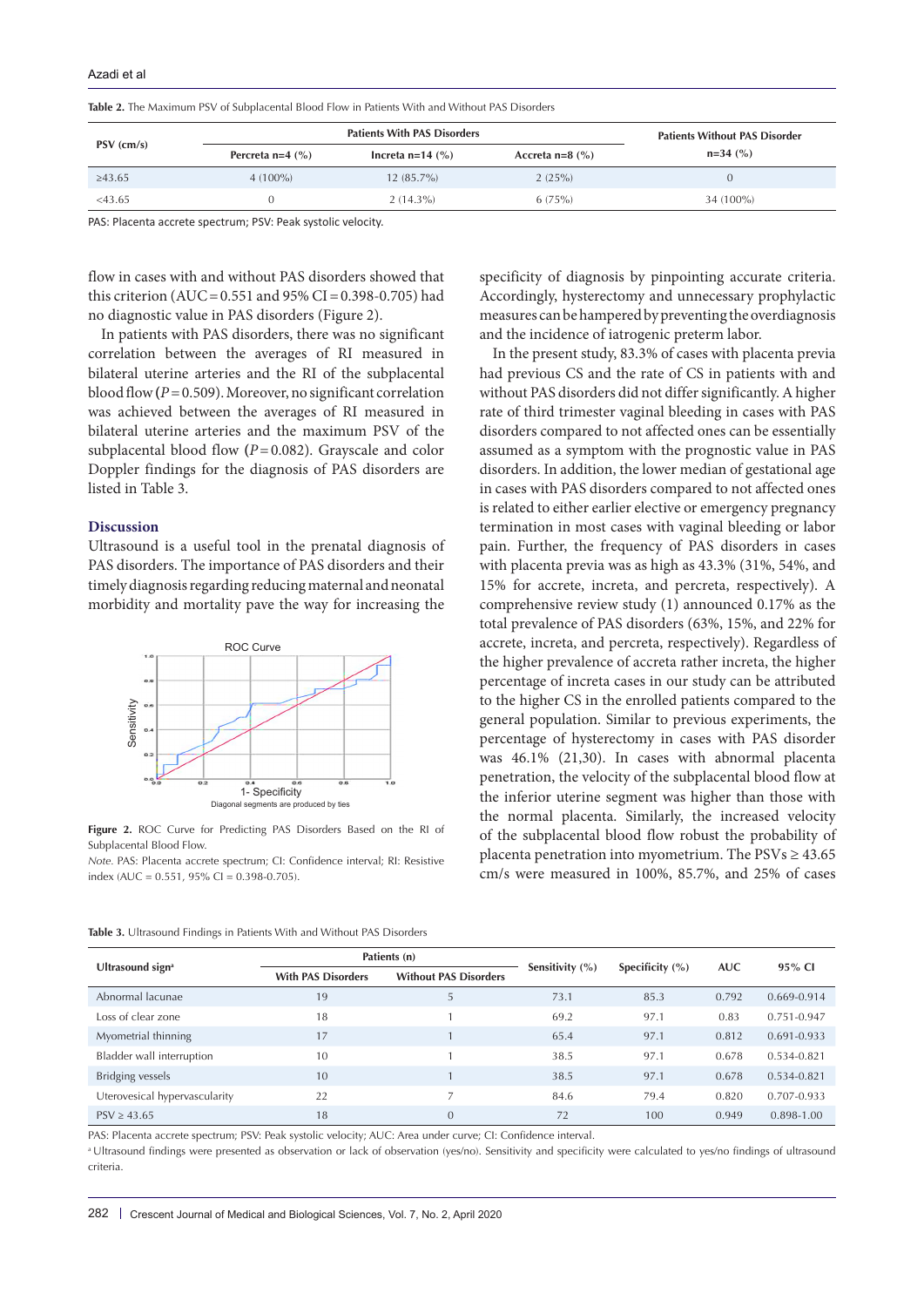with placenta percreta, increta, and increta, respectively. The PSV of subplacental blood flow never transcended 43.65 cm/s in cases with normal placenta penetration. Hence, PSV  $\geq$ 43.65 cm/s with 100% specificity and 72% sensitivity can be assumed as a worthwhile criterion in diagnosing and scaling the placenta invasion into the myometrium. Therefore, preoperative planning can be scheduled based on the ultrasound diagnosis in order to reduce the complications. The abnormal placenta penetration was diagnosed only in 8 cases with PSV <43.65 cm/s. Furthermore, placenta increta was diagnosed in 2 cases and the other 6 cases were affected by placenta accreta. It should be noted that the PSV of the subplacental blood flow decreased below 43.65 cm/s in none of the cases with placenta percreta. In a study on cases with anterior placenta pervia, Zhang et al showed that the subplacental peak blood velocity of ≥41 cm/s had 87% sensitivity and 78% specificity in the diagnosis of placenta abnormal penetration (18). In this study, PAS disorders were diagnosed in no cases with PSV ≤32.35 cm/s thus, it can be assumed as an excluding marker for placental invasion. The RI of the subplacental blood flow did not significantly differ in groups with and without PAS disorders.

Among other ultrasound markers, utero-vesical hypervascularity was the solo marker with the highest sensitivity (84.6%). All four bridging vessels, bladder wall interruption, the loss of the clear zone, and myometrial thinning markers ranked equally in the specificity (97.1%). In previous studies, the highest sensitivity in the diagnosis of accreta and increta was attributed to myometrial thinning. In the diagnosis of percreta, utero-vesical hypervascularity and the loss of the clear zone showed the highest sensitivity. Moreover, the exophytic focal mass in cases with percreta and bladder wall interruption in cases with accreta and increta achieved the highest specificity (10). Although it was previously reported that the average of RI in uterine arteries of cases with PAS disorder was lower than non-affected ones (31), no correlation was observed between the average RI of uterine arteries and neither the RI or PSV of the subplacental blood flow in patients with a PAS disorder. Accordingly, further research with a higher sample volume is needed to evaluate such a correlation.

# **Conclusions**

In general, the spectrum Doppler by providing complementary data can increase the ultrasound accuracy in detecting PAS disorders. In patients with placenta previa, the measurement of PSV of the subplacental blood flow can increase the diagnostic accuracy of PAS disorders.

# **Conflict of Interests**

Authors declare that they have no conflict of interests.

### **Ethical Issues**

The Ethical Committee of Tabriz University of Medical Sciences approved the experiment (IR.TBZMED. REC.1398.372). According to written consent, all included patients were informed about the procedure of ultrasonography.

#### **Financial Support**

The study was supported by the Women's Reproductive health Research Center of Tabriz University of Medical Sciences and the authors acknowledge this support.

#### **References**

- 1. Jauniaux E, Bunce C, Gronbeck L, Langhoff-Roos J. Prevalence and main outcomes of placenta accreta spectrum:a systematic review and meta-analysis. Am J Obstet Gynecol. 2019;221:208-18. doi:10.1016/j. ajog.2019.01.233
- 2. Erfani H, Fox KA, Clark SL, et al. Maternal outcomes in unexpected placenta accreta spectrum disorders: singlecenter experience with a multidisciplinary team. Am J Obstet Gynecol. 2019;221:337.e1-.e5. doi:10.1016/j. ajog.2019.05.035
- 3. Marcellin L, Delorme P, Bonnet MP, et al. Placenta percreta is associated with more frequent severe maternal morbidity than placenta accreta. Am J Obstet Gynecol. 2018;219:193. e1-e9. doi:10.1016/j.ajog.2018.04.049
- 4. Mehrabadi A, Hutcheon JA, Liu S, Bartholomew S, Kramer MS, Liston RM, et al. Contribution of placenta accreta to the incidence of postpartum hemorrhage and severe postpartum hemorrhage. Obstet Gynecol. 2015;125:814-21. doi:10.1097/aog.0000000000000722
- 5. Thurn L, Lindqvist PG, Jakobsson M, et al. Abnormally invasive placenta-prevalence, risk factors and antenatal suspicion: results from a large population-based pregnancy cohort study in the Nordic countries. BJOG. 2016;123:1348- 55. doi:10.1111/1471-0528.13547
- 6. Ozcan S, Karayalcin R, Kanat Pektas M, et al. Multiple repeat cesarean delivery is associated with increased maternal morbidity irrespective of placenta accreata. Eur Rev Med Pharmacol Sci. 2015;19:1959-63.
- 7. Clark EA, Silver RM. Long-term maternal morbidity associated with repeat cesarean delivery. Am J Obstet Gynecol. 2011;205:S2-10. doi:10.1016/j.ajog.2011.09.028
- 8. Jauniaux E, Chantraine F, Silver RM, Langhoff-Roos J. FIGO consensus guidelines on placenta accreta spectrum disorders: epidemiology. Int J Gynaecol Obstet. 2018;140:265-73. doi:10.1002/ijgo.12407
- 9. Buca D, Liberati M, Cali G, et al. Influence of prenatal diagnosis of abnormally invasive placenta on maternal outcome:systematic review and meta-analysis. Ultrasound Obstet Gynecol. 2018;52:304-9. doi:10.1002/uog.19070
- 10. Pagani G, Cali G, Acharya G, et al. Diagnostic accuracy of ultrasound in detecting the severity of abnormally invasive placentation: a systematic review and meta-analysis. Acta Obstet Gynecol Scand. 2018;97:25-37. doi:10.1111/ aogs.13238
- 11. Melcer Y, Jauniaux E, Maymon S, et al. Impact of targeted scanning protocols on perinatal outcomes in pregnancies